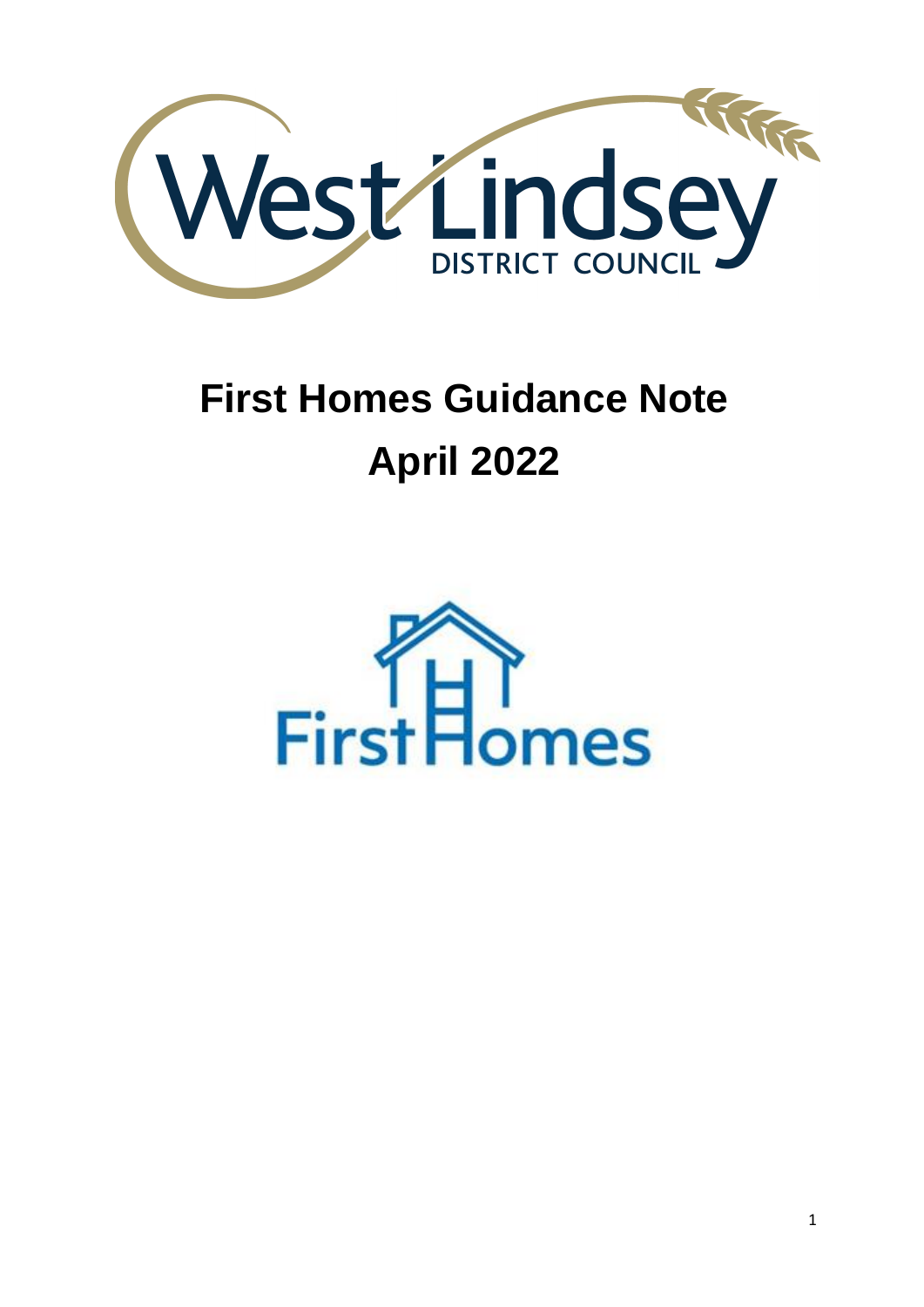#### **1. Status of this Guidance**

The government First Homes scheme was introduced on 28 June 2021 via Ministerial statement which made substantial changes to planning policy to provide discounted homes to first time buyers in England who otherwise wouldn't be able to afford to purchase their first home.

This guidance is intended to assist developers and potential buyers with an overview of the product and how it is likely to progress in West Lindsey.

This guidance does not supersede any future or further national guidance published by Government on First Homes.

#### **2. What are First Homes?**

First Homes are a specific kind of discounted market sale housing offered for sale at a specified discount and meet the definition of 'affordable housing' for planning purposes. Specifically, First Homes are discounted market sale units which:

- must receive a minimum discount of 30% against the market value;
- after the discount has been applied, the first sale must be at a price no higher than £250,000 (or £420,000 in Greater London).
- on their first sale, will have a restriction registered on the title at HM Land Registry to ensure the discount (as a percentage of current market value) and certain other restrictions are passed on at each subsequent title transfer; and,
- Can only be sold to a person or persons meeting the First Homes eligibility criteria which includes a household income of below £80,000, for all purchasers to be first times buyers and to require a mortgage of 50% of the discounted purchase price.

The national guidance allows for Local Authorities to place local parameters on some of the above criteria, these can be found below in section 3.

Additional national guidance for First Homes can be found here <https://www.gov.uk/guidance/first-homes>

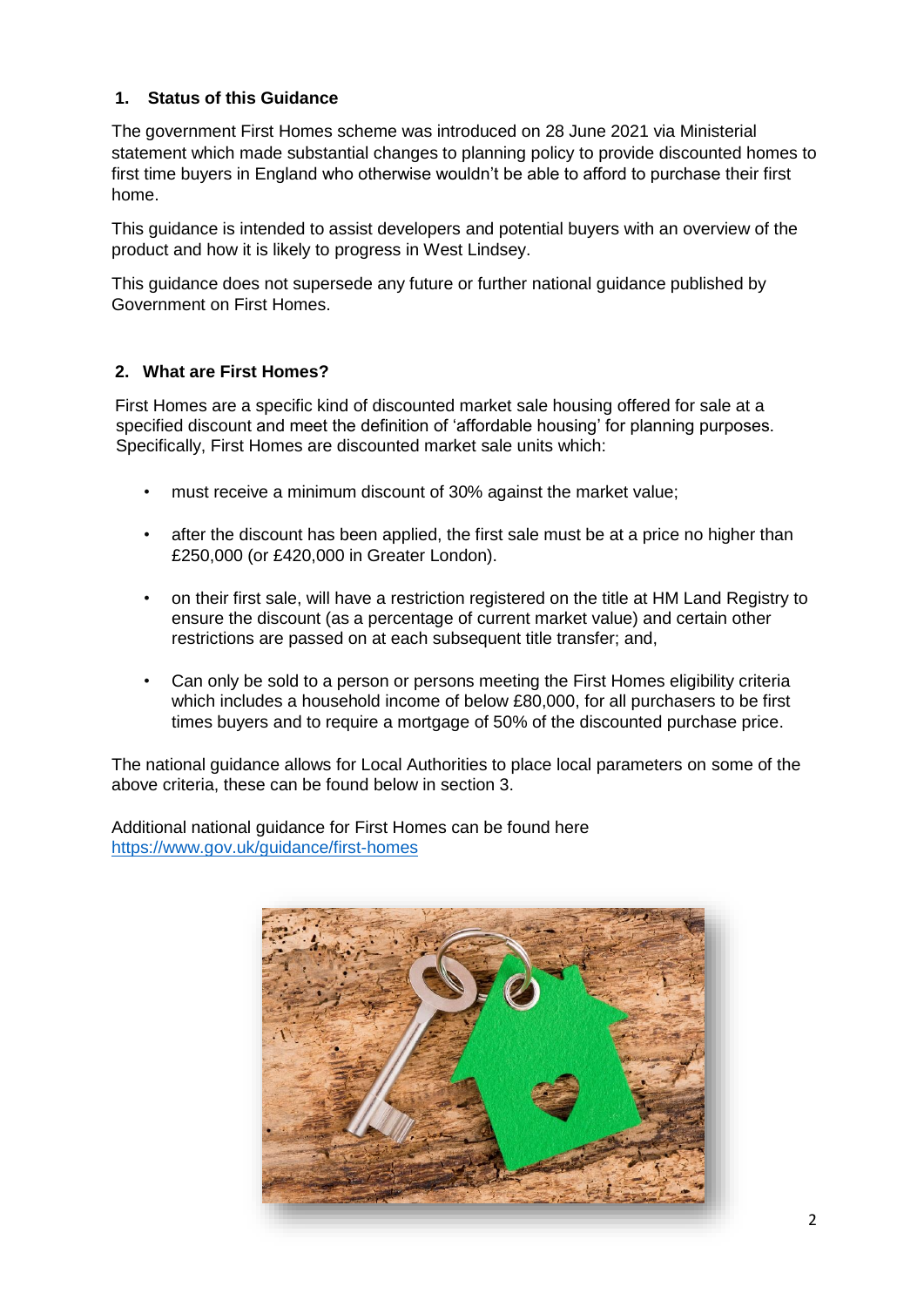### **3. National vs West Lindsey position**

The national guidance allows Local Authorities to set its own criteria for specific requirements, summarised below:-

| <b>First Home Criteria</b>                                                                                                                  | <b>National position</b>                                                                                              | <b>West Lindsey position</b>                                                                                 |
|---------------------------------------------------------------------------------------------------------------------------------------------|-----------------------------------------------------------------------------------------------------------------------|--------------------------------------------------------------------------------------------------------------|
| Discount on open market<br>value (in perpetuity)                                                                                            | 30%-50%<br>Can be between 30% and<br>50% if evidence is there to<br>suggest a higher discount is<br>required locally. | 30%                                                                                                          |
| Price cap (on first sale)                                                                                                                   | £250,000 (after discount)                                                                                             | £140,000 (after discount)                                                                                    |
| <b>Eligibility Criteria</b>                                                                                                                 | <b>National position</b>                                                                                              | <b>West Lindsey position</b>                                                                                 |
| Income cap                                                                                                                                  | Total household income of<br>less than £80,000                                                                        | National position                                                                                            |
| Local connection                                                                                                                            | Critieria that the Local<br>Authority can set                                                                         | Priority given to people with<br>a local connection and<br>secured through S106 local<br>connection cascade. |
| Key worker priority                                                                                                                         | Critieria that the Local<br>Authority can set                                                                         | No key worker priority                                                                                       |
| First time buyer                                                                                                                            | All purchasers must be first<br>time buyers.                                                                          | All purchasers must be first<br>time buyers.                                                                 |
| Mortgage or home<br>purchase plan (if<br>required to comply with<br>Islamic law) for over 50%<br>of the value of the<br>discounted property | Must meet this requirement.                                                                                           | Must meet this requirement.                                                                                  |

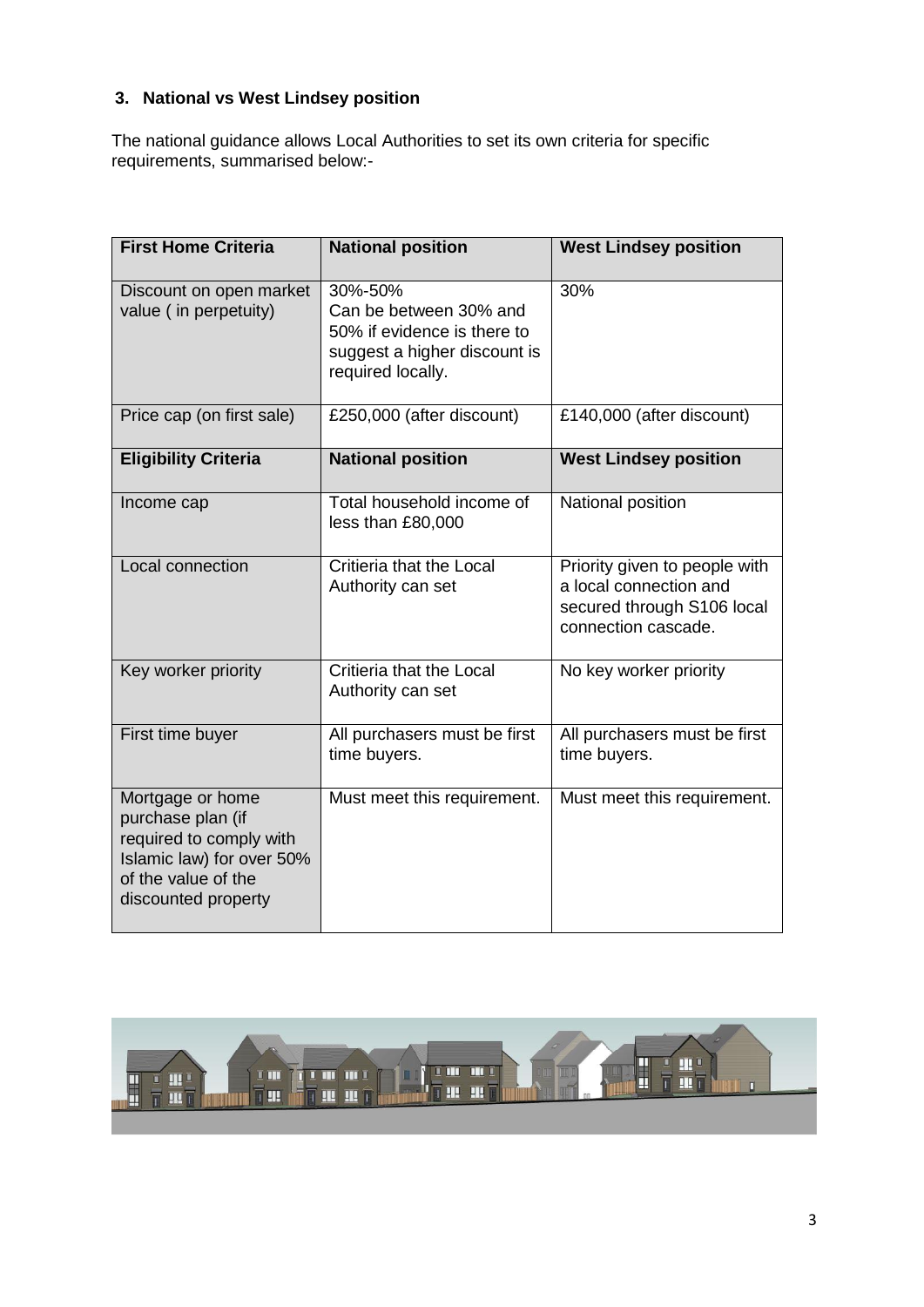#### **4. First Homes in West Lindsey**

The maximum First Homes sales price (on first sale only) after the First Homes discount on market value has been applied is £140,000 in West Lindsey. The price cap is based on the average house price across Central Lincolnshire as detailed in the Housing Market Assessment 2020. Future reviews of the maximum discount level may take place subject to changes in demand, income and house price increases.

A local connection criteria will be applied to First Homes to ensure that local people are given the best possible opportunity to purchase homes in areas in which they have a local connection. This falls away automatically after 3 months but will apply to subsequent sales of the properties and will be secured in the S106.

Key workers can apply for First Homes, However, a key worker priority has not been put in place initially as it is considered within West Lindsey, due to the lower than average house prices, key workers may be able to access homes on the open market without the requirement for a discount. If in time, robust evidence can suggest otherwise, this will be reviewed.

The national discount level on market value of 30% has been adopted as it cannot yet be evidenced robustly within West Lindsey that a higher discount is required to assist first time buyers to access the property ladder.

All First Homes require a Section 106 agreement to secure the necessary restrictions on the use and sale of the properties, and a legal restriction on the title of the properties to ensure that these restrictions are applied to the properties at each future sale, guaranteeing perpetuity.

#### **5. How does First Homes impact on the adopted policies within Central Lincolnshire**

The requirement for first homes is that:

- a) A minimum of 25% of all affordable housing units secured through developer contributions should be First Homes.
- b) First Homes contribute to the National Planning Policy Framework requirement for a minimum 10% of any affordable housing obligation to be delivered as low cost home ownership.
- c) Once a minimum of 25% of First Homes has been accounted for, the remainder of the affordable housing tenures should be delivered in line with the proportions set out in the Local Plan policy or in negotiation with the Local Authority.
- d) First Homes, like other Section 106 affordable housing obligation products, should be delivered on-site, unless off-site provision or an appropriate financial contribution in lieu can be robustly justified. There may be rare instances where this is not possible for specific reasons agreed with the Local Authority, in this case where cash contributions instead of on-site affordable housing units are secured, a minimum of 25% should be used to secure First Homes. Where a mixture of cash contributions and on-site affordable housing units are secured, 25% of the overall value of affordable housing contributions should be applied to First Homes.